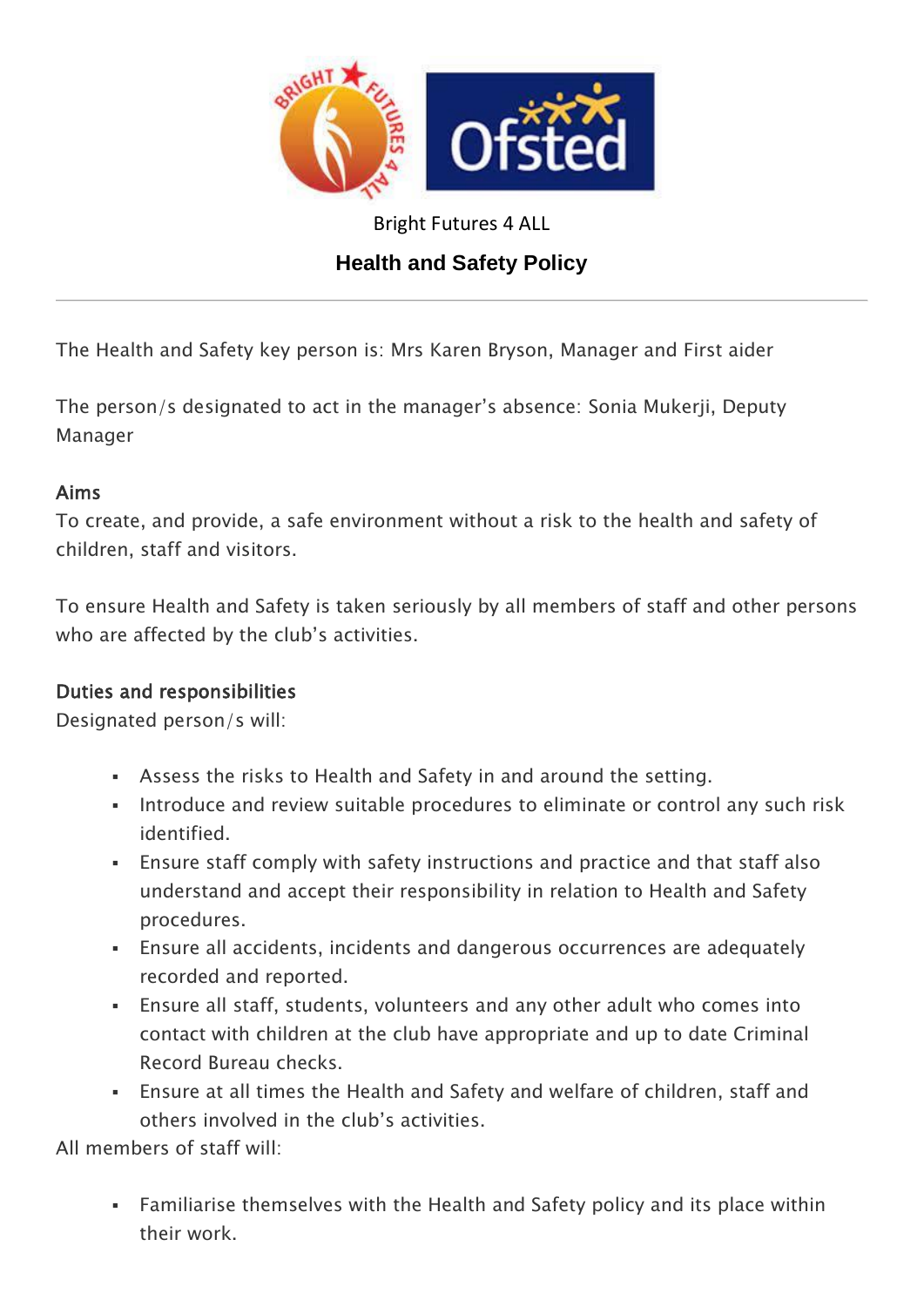- Take reasonable care for their own Health and Safety as well as of others who may be affected by their acts or negligence at work.
- Report and record any accidents, incidents of violent or verbal abuse, any hazard or dangerous occurrences to the designated person and appropriate format.
- Make sure the equipment and premises that are used by children, and the activities that are carried out at the club, are safe.

## **Procedures**

## Pick-up Policy and Procedures

During term time Bright Futures 4 All (BF4ALL) After School Club will endeavour to provide an efficient and smooth running pick-up service from designated local schools (or ) bus stops.

#### Aims and objectives

The aim is to ensure that all children are picked up on time and escorted back to the club in a safe and orderly fashion and to provide a back-up plan in cases of emergency/problems during pick-up from schools.

These guidelines form part of the (BF4ALL) After-School Club policy and procedures, and must be adhered to at all times by all staff.

- Staff must always arrive at the school before the children are let out of class.
- Before leaving the club, staff must check the diary and noticeboard for details of any changes to pick-up arrangements made by parents/carers on each day.
- Individual school pick-up registers must be updated to clearly show these changes, and to that all the children are accounted for before leaving the school.
- School pick-up registers must contain each child's full name, class and teacher's name.
- Telephone numbers of the centre managers should be listed in case of emergencies / problems.
- One staff member should always take the BF4ALL mobile phone with them to relay messages to and from the centre if necessary.

In accordance with health and safety procedures, the following ratio of staff to children must be complied with;

Infants: 1 staff member to 8 children Juniors: 1 staff member to 10 children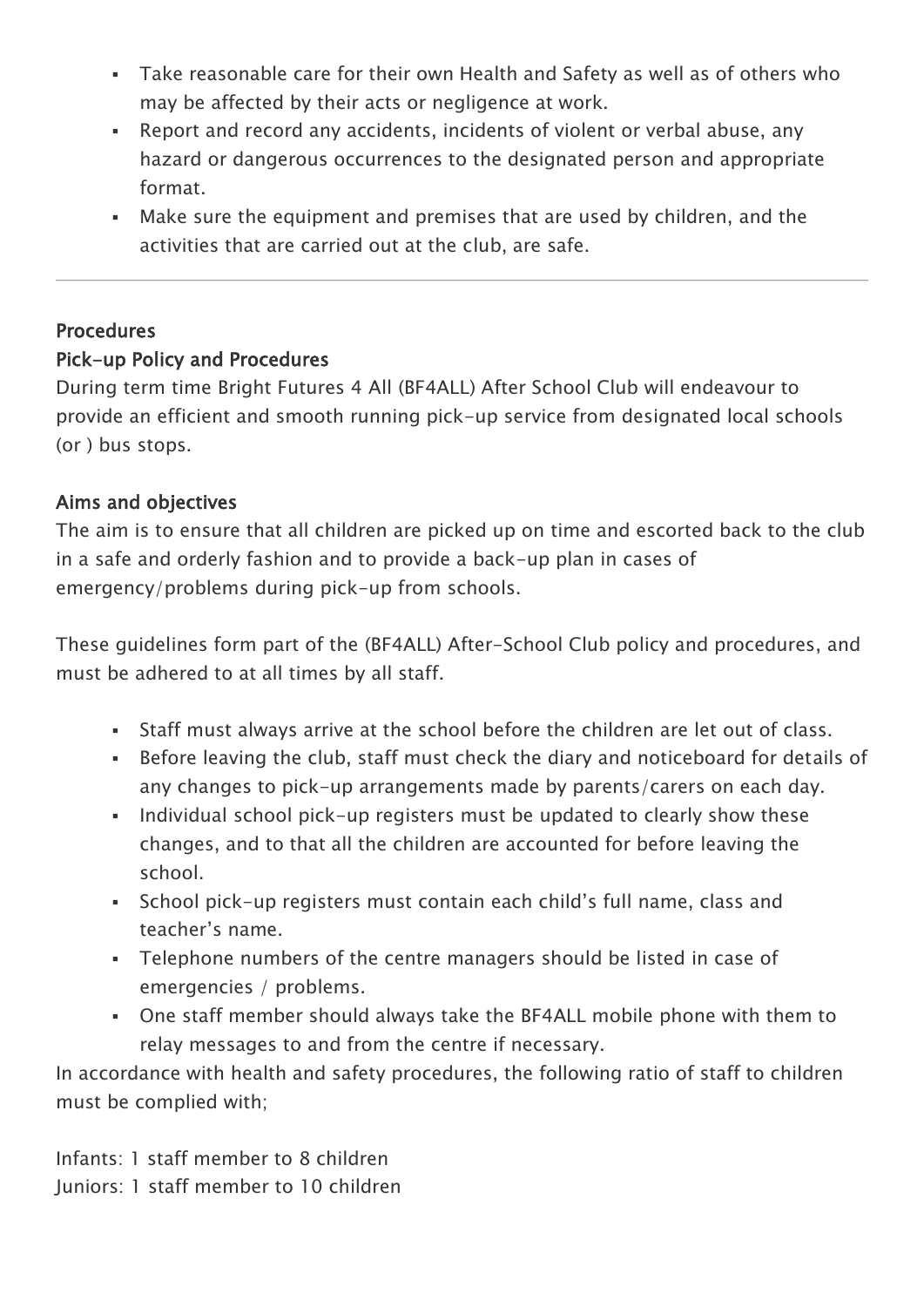Due to London's busy main roads it is necessary to have a minimum of 2 adults for the infants and 2 adults for the juniors.

Please note that it is the responsibility of parents to ensure their children behave and cooperate fully with (BF4ALL) staff during pick-up from school.

## Pick-up Points

#### (TBC)

Assemble at the \_\_\_\_\_\_\_\_\_situated \_\_\_\_\_\_\_\_\_\_\_\_\_\_\_next to the \_\_\_\_\_\_\_\_\_. Children must make their own way to the meeting point with adult supervision.

## **Notes**

- If a child who is registered to be collected from school is not at the collection point, staff must check with the child's class teacher before leaving the school and the register noted accordingly. It is important that all children are picked up on time. It is unacceptable for a child to be left behind at school.
- Parents must phone or let a member of staff know in advance if their child is not to be collected from school on any particular day.
- When all the children are gathered staff must check that they have bags and coats etc.
- Staff must then check again to make sure all children are present by doing a register and a head count.
- Any message from teachers to parents must be relayed in writing.
- All children are expected to go to the toilet before being picked up by Acorn.
- Children should be lined up in two's and walked back to the centre in an orderly fashion.
- Children are not allowed to go to any cake sales, shops, or back to their classrooms once picked-up
- There is to be no eating or drinking on the way back to the centre, and no stopping to talk to friends.
- Any children that walk slowly should walk at the front of the line to determine the pace of the group. It is important to keep the line together.
- All incidents/problems must be reported to the manager on arrival back at the centre, so that strategies can be put in place to avoid future problems.
- Once back at the centre, all children will be rechecked against the main register at the centre (there is one register for Dalmain and William of York, one for Stillness Infants and one for Stillness Juniors). No child shall be marked in the register unless he/she is present. The time of arrival should be recorded on the bottom of the register.
- Once completed the main register should be checked against the pick-up register to ensure all children who were picked up have arrived.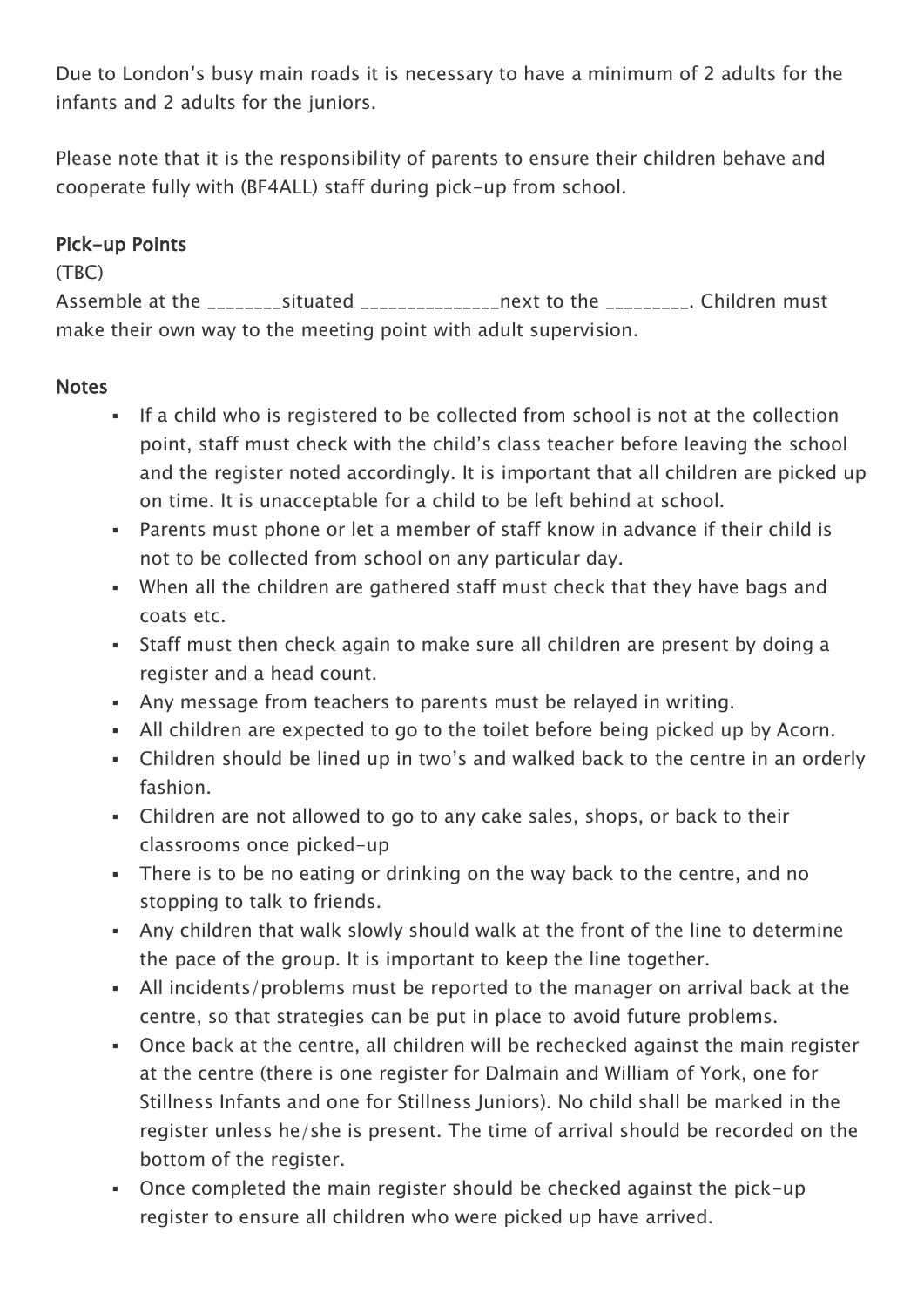If children are dropped at the centre by a third party, for example if they attend an after school activity at school, they will be signed in by the responsible adult dropping them at the centre in the extra pick-up register. Once again the time of arrival should be recorded.

### Departure:

- Children are to be collected from the club premises by parents/carer.
- Children are not permitted to leave the club with someone other than their parent/carer unless previously arranged by the parent/carer with the club.
- Parents/carers must sign out their children before they leave the club on the signing out sheet.

## Usages of premises

#### Main Hall:

- Staff to make sure the hall is clean and that all the equipment, including toys, are in good condition before the children arrive from school.
- Toys and different activities are to be spread all around the hall with a few tables and chairs.
- Children have free access to the toilets located in the main hall.
- Children are not allowed to leave the main hall unless with a member of staff and only for the purpose of going to the lounge, playground or kitchen.

#### Lounge:

- When using the lounge a member of staff should always be there with a small group of children.
- Before taking children in the lounge the staff should make sure that the lounge is not in use by somebody else and that there are not any health and safety hazards around including making sure the external door is properly locked.

#### Kitchen:

- Children are not to be left unsupervised in the kitchen; a play worker should always be present together with the chef.
- Children will line up right after arriving from school and register having been taken. They will have their tea in groups of 20 to 24.
- Children are not allowed to stand behind the kitchen counter or outside the kitchen door due to the proximity to the cooker and oven and the main entrance door.
- Children's dietary requirements and medical conditions are available for the chef and any of the play workers on kitchen duty.

## Toilets:

- Toilets are to be checked regularly to make sure these are clean and children's access to these is not obstructed.
- Toilet paper, hand soap and hand towels are to be replenished regularly.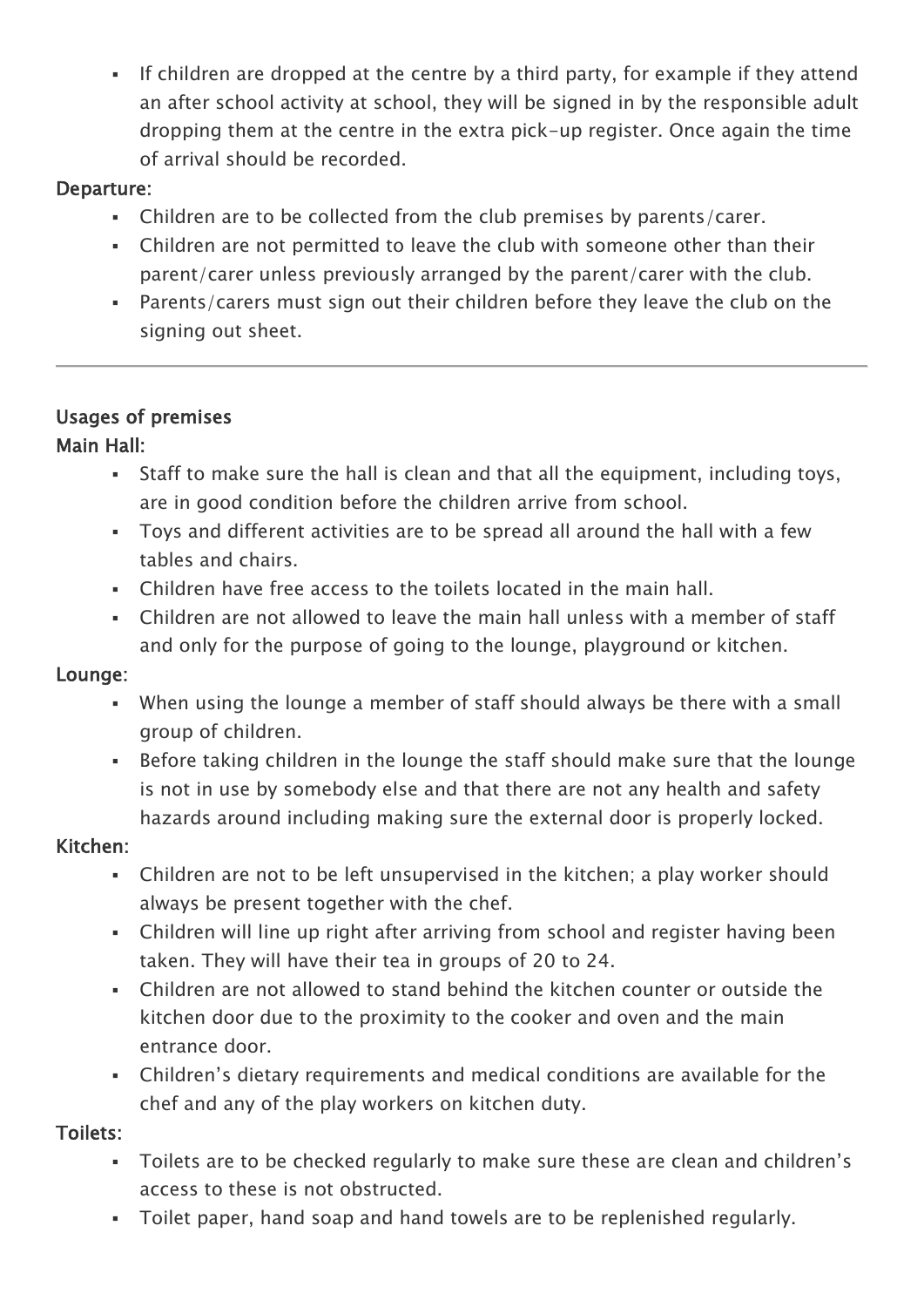Leaks, blocks and poor hygiene are to be reported to the (BF4ALL) Centre manager.

#### Outside area:

- Weather permitting children will be taken out to play by 2 members of staff. The ratio is 5 children per adult with a maximum of 10 children being allowed out at any time. Children must be escorted back into the building by a member of staff due to the close proximity of the fire exit.
- The area is to be checked before the children go out, to prevent accidents/incidents and it is to be checked again after the children have gone inside.

#### Main entrance

- The main entrance has an entry system with a camera, for admittance people call the number they require, the main hall where the club is set is number 4.
- Parents/carers must state their business and a member of the staff will let them in.
- Children are not allowed to open the main entrance or to be near it without a member of the staff.

## **Outings**

- Parents/carers must give their consent, in advance, for all trips and outings
- Locations are visited in advance and risk assessed.
- The manager, or a designated person when the manager is absent, takes emergency contact details for all children on every trip
- The ratio for the outings is a maximum of 6 children per staff, less or 1:1 with S.E.N children depending on the child's needs.
- Every member of staff must have a first aid travelling kit and must understand that he/she is to be responsible for the children in his/her group at all times during the outing. Children will remain under close supervision at all times.
- Two members of staff will keep mobile phones with them at all times and their numbers will be circulated to the parents/carer in advance of the visit/outings. These numbers will also be left at the club in case of an emergency, also a list with all members of staff and children participating in the visits/outing.

# Accidents and Incidents

Current First Aiders: Karen Bryson & Sonia Mukerji

- Incidents and accidents should be recorded in the appropriate form provided by the club.
- The form should be co-signed by the parent/carer.
- One copy of the form should be given to parent/carer and the original (also cosigned) should be filed in alphabetical order in either the children's accident file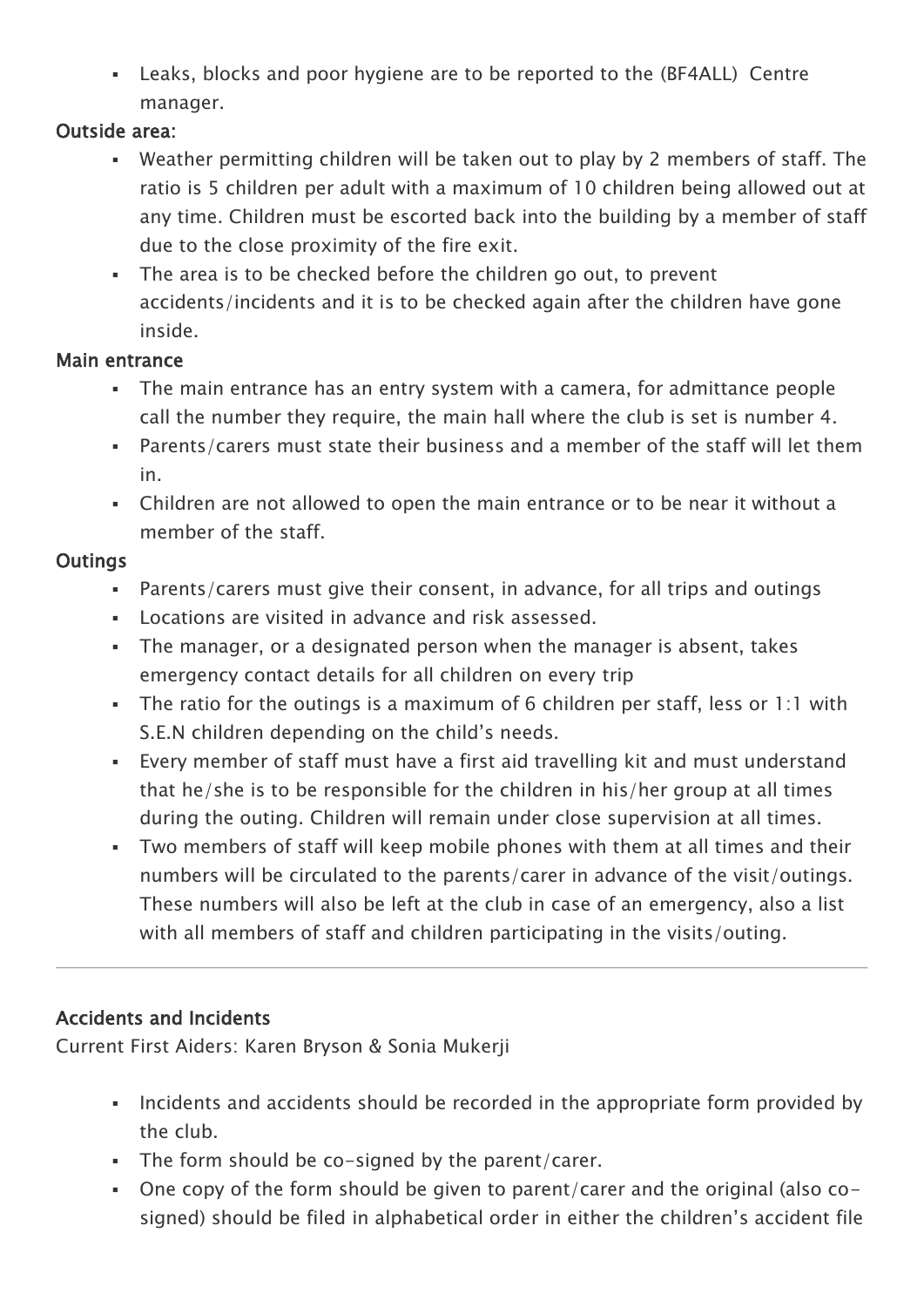(kept upstairs in the main cupboard) or the incidents folder (kept in the cabinet downstairs in the office).

A first aider should be on hand in case first aid needed.

# If an ambulance is required

- The ambulance should be called first, then the parent should be informed straight after, as the main priority is the welfare of the child in question.
- The first aider should not leave the child unattended, and another member of staff should be on hand to provide assistance and make the necessary phone calls.
- A member of staff should accompany the child in the ambulance if the child's parents/carer has not arrived by the time the ambulance arrives.

## First aid kits location

 The first aid kits can be found in the main classroom on the clock cupboard and in the main kitchen on the top counter. Travelling kits can be found in the top drawer of the filing cabinet next to the door entry system . A first aid kit is also available in the kitchen.

## Medical conditions

- Parents/carers have the duty and responsibility of informing the club about any medical conditions their children have. The coordinator and all members of staff will oversee the inclusion of any child with a specific medical condition.
- All staff are to be made aware of the medical condition, symptoms etc.

# Allergies

- Parents/carers are responsible for notifying the club of any allergies their children have.
- Staff are to be informed and, when necessary, trained to deal with these allergies, first aiders know how to use epi-pens.
- All actions necessary are to be taken to minimise and reduce risk.

# Administering medication

- Only the designated persons listed above are allowed to administer the medication to the child. Parents should arrange this by completing the administering medication form. A list of children with medical needs is kept by the first-aid drawer, in the kitchen, and in the office.
- All inhalers and epi-pens are kept with the first-aid kit and only designated persons are allowed to administer.

# **Visitors**

- Visitors are asked to sign the visitor's book upon arrival and a member of staff will guide them and offer advice if needed.
- Visitors to the club are not to be left unsupervised with children at any time.